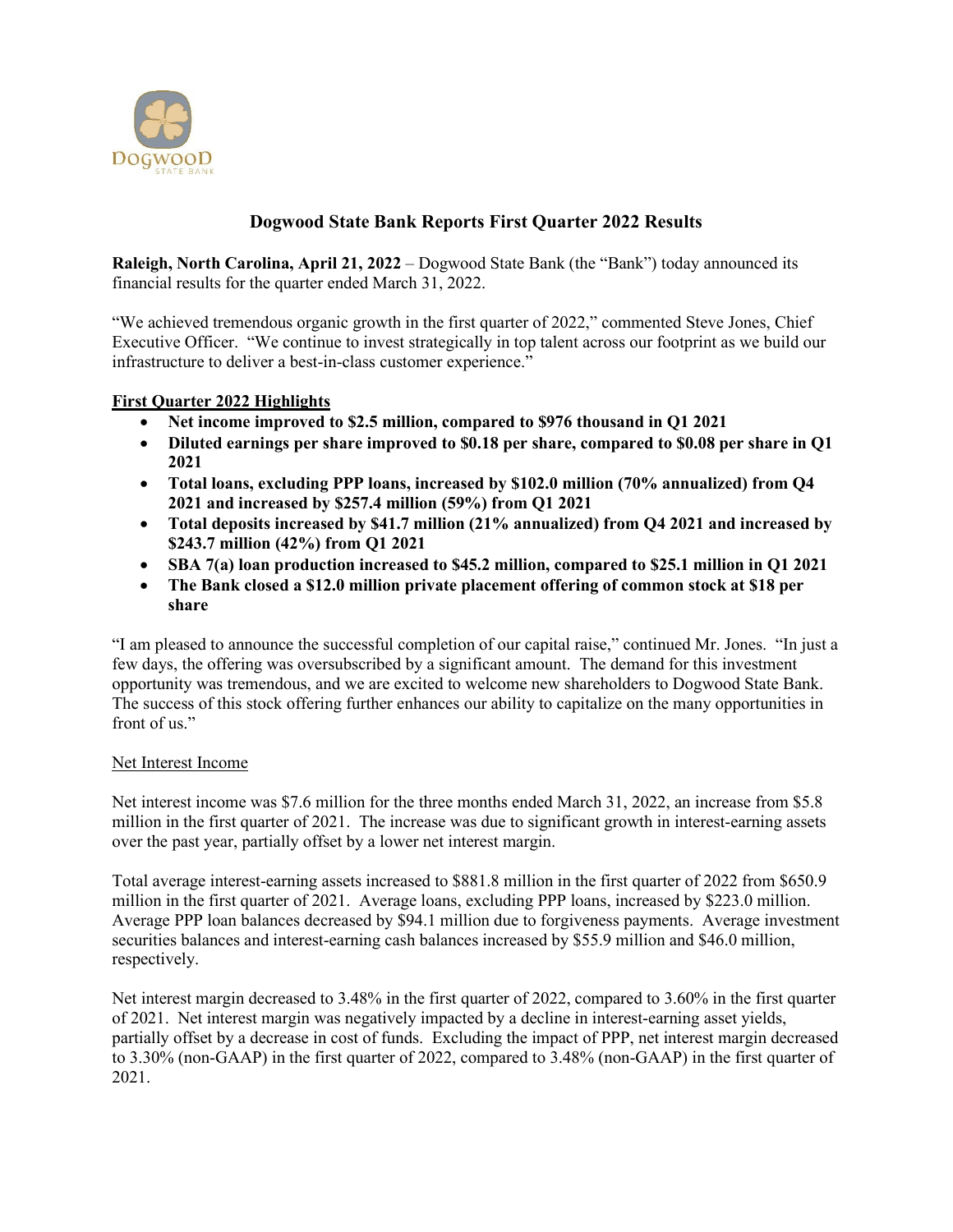#### Provision for Loan Losses and Asset Quality

Provision for loan losses was \$438 thousand for the three months ended March 31, 2022, a decrease from \$762 thousand in the first quarter of 2021. The decrease in provision expense reflects improving economic conditions and less uncertainty regarding the coronavirus pandemic, including risk rating upgrades to certain loans initially impacted by the pandemic. As a result, the Bank's allowance for loan losses to total loans, excluding PPP loans, declined to 1.02% as of March 31, 2022, compared to 1.12% as of December 31, 2021 and 1.09% as of March 31, 2021.

Asset quality metrics have remained strong with nonperforming loans at 0.12% of total loans as of March 31, 2022, compared to 0.10% as of December 31, 2021 and 0.07% as of March 31, 2021. Net charge offs were 0.00% of average loans in both the first quarter of 2022 and the first quarter of 2021.

#### Non-Interest Income

Non-interest income was \$3.8 million for the three months ended March 31, 2022, an increase from \$2.6 million in the first quarter of 2021. Most of this increase was related to government guaranteed lending ("GGL") income, which grew by \$1.4 million compared to the first quarter of 2021. GGL lending income growth was due to higher production levels and sales of guaranteed U.S. Small Business Administration ("SBA") 7(a) loans, partially offset by lower secondary market premiums on those loan sales. Loan production under the SBA's 7(a) loan program increased to \$45.2 million in the first quarter of 2022, compared to \$25.1 million in the first quarter of 2021. The weighted average net premium on SBA loans sold in the first quarter of 2022 was 10.95%, which was a decrease from 12.98% in the first quarter of 2021.

In the first quarter of 2022, the Bank realized a one-time loss of \$320 thousand on the sale of a pool of unguaranteed solar loans made in previous years through one of the U.S. Department of Agriculture's lending programs. This loss was recorded as a reduction to other non-interest income.

#### Non-Interest Expense

Non-interest expense was \$7.7 million for the three months ended March 31, 2022, an increase from \$6.3 million for the first quarter of 2021. Most of the increase was related compensation and benefits, which increased by \$981 thousand compared to the first quarter of 2021. Significant investments have been made in human capital across the Bank over the past year to support its rapid growth, which resulted in increased expenses in this area. Additionally, SBA commissions have increased as production has grown.

#### Income Taxes

Income tax expense was \$719 thousand for the three months ended March 31, 2022, compared to \$269 thousand in the first quarter of 2021. The effective tax rate was 22.30% in the first quarter of 2022, which was a slight increase compared to 21.61% in the first quarter of 2021.

#### Capital Raise

In February 2022, the Bank completed a \$12.0 million capital raise, which consisted of a private placement offering of 664,316 shares of common stock at \$18.00 per share. Ward & Smith, P.A. served as legal counsel to the Bank for the offering. The Bank did not use a placement agent. This growth capital is intended to accelerate the buildout of the Bank's statewide, North Carolina banking franchise.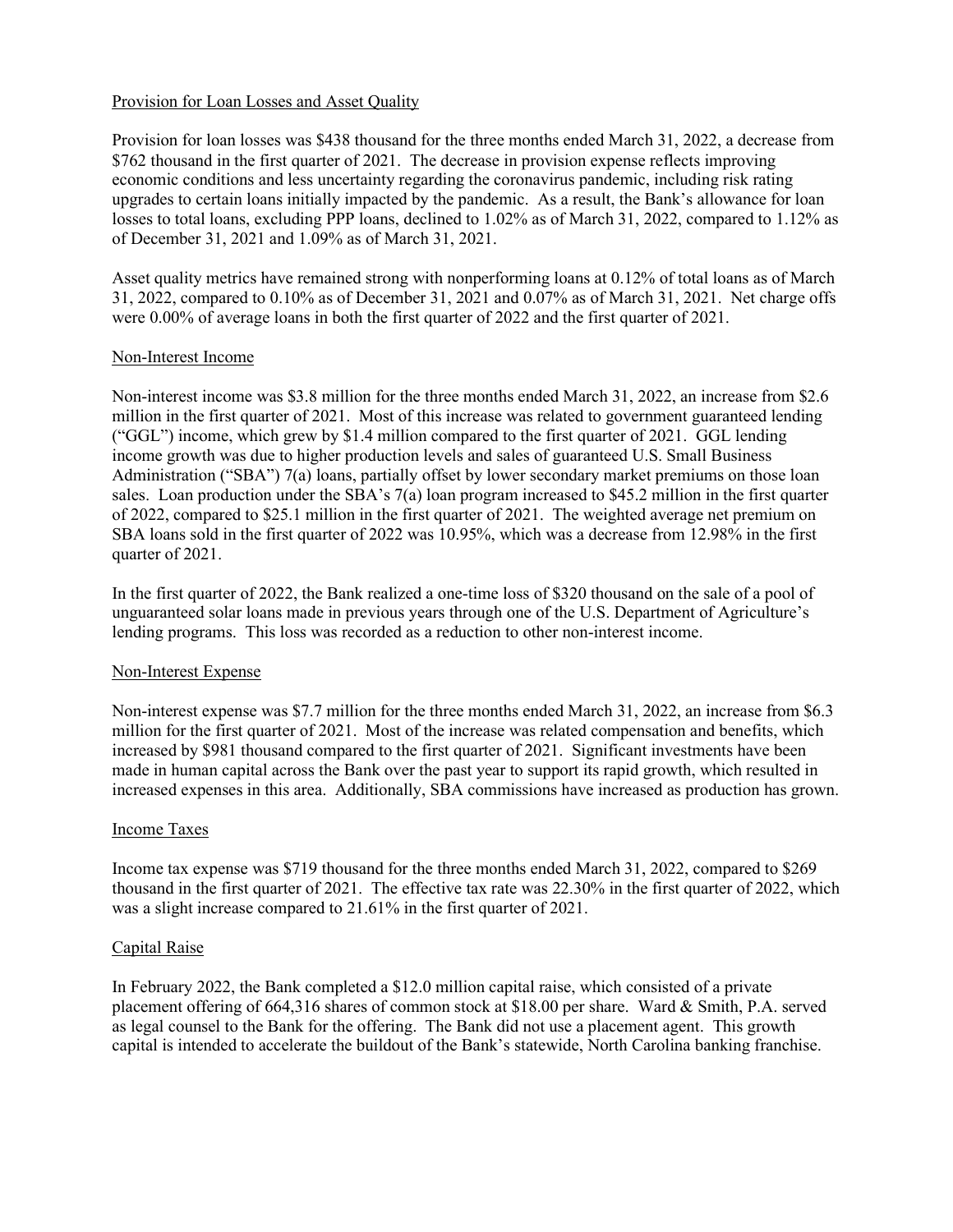### **About Dogwood State Bank**

Dogwood State Bank is a North Carolina state-chartered community bank headquartered in Raleigh, North Carolina, with approximately \$974 million in total assets. The Bank provides a wide range of banking products and services through its digital offerings and branch offices in Charlotte, Greenville, Morehead City, Raleigh, Sanford, and Wilmington, North Carolina. The Bank also specializes in providing lending services to small businesses through its Dogwood State Bank Small Business Lending Division. For more information, visit DogwoodStateBank.com.

# **Disclosures About Forward Looking Statements**

All statements in this Shareholder Update that are not historical are forward-looking statements within the meaning of the Securities Exchange Act of 1934, as amended. Forward-looking statements can be identified by words such as "anticipate," "intend," "plan," "goal," "seek," "believe," "project," "estimate," "expect," "strategy," "future," "likely," "may," "should," "will" and similar references to future periods. Such forward-looking statements are subject to factors that could cause actual results to differ materially from those discussed. Dogwood State Bank wishes to caution readers not to place undue reliance on any such forward-looking statements, which speak only as of the date made. These statements are not guarantees of future performance. Such forward-looking statements necessarily involve known and unknown risks and uncertainties, which may cause actual performance and financial results in future periods to differ materially from any projections of future performance or result expressed or implied by such forward-looking statements. We do not undertake any obligation to publicly update any forwardlooking statements, whether as a result of new information, future events or otherwise.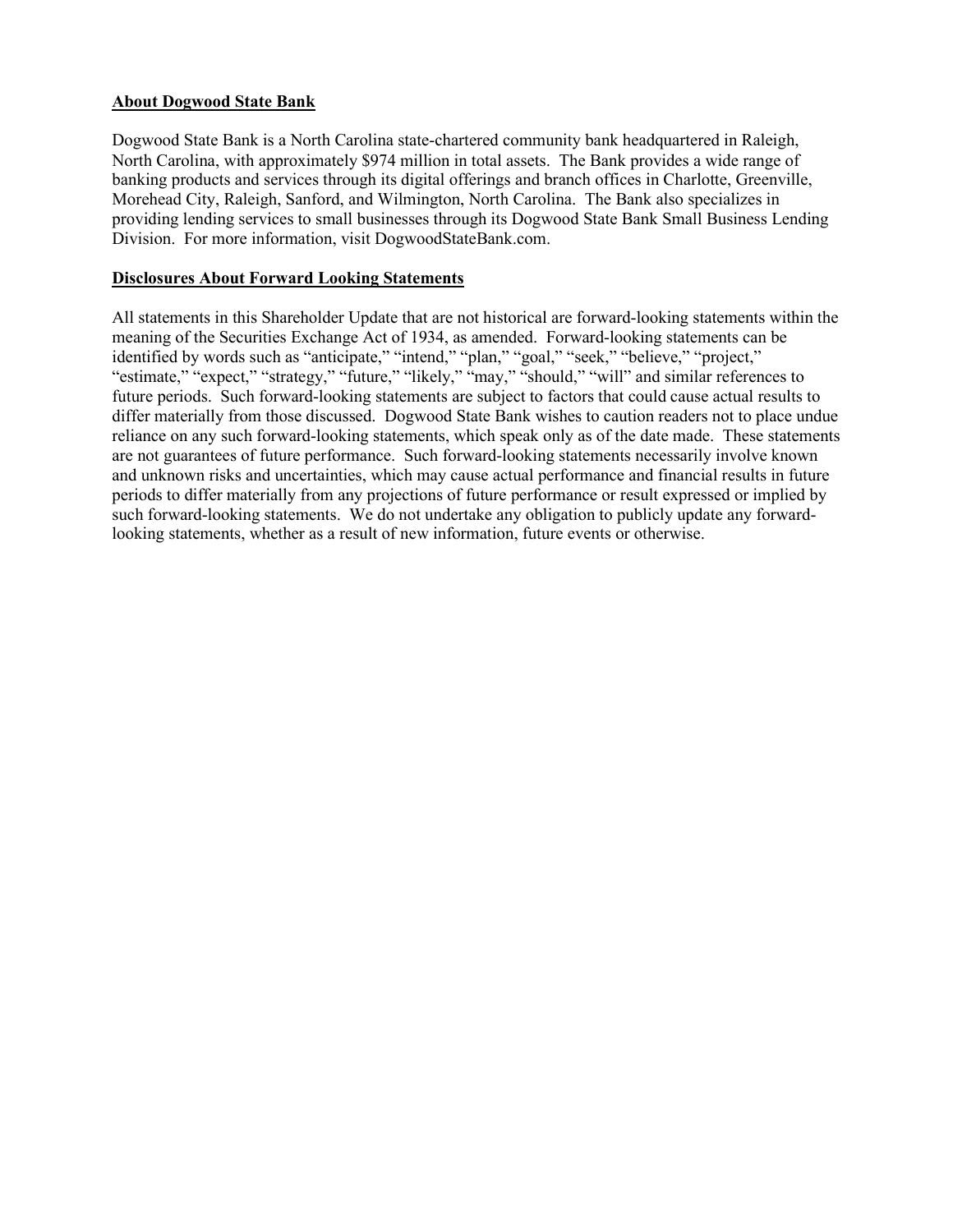# Quarterly Financial Tables

# **Dogwood State Bank**

**Income Statement**

|                                               | <b>Quarter Ended</b> |            |         |               |      |         |                     |               |                      |                       |  |
|-----------------------------------------------|----------------------|------------|---------|---------------|------|---------|---------------------|---------------|----------------------|-----------------------|--|
|                                               | <b>Mar 31</b>        |            |         | <b>Dec 31</b> |      | Sept 30 |                     | <b>Jun 30</b> |                      | <b>Mar 31</b><br>2021 |  |
| (Dollars in thousands, except per share data) |                      | 2022       | 2021    |               | 2021 |         | 2021                |               |                      |                       |  |
| Net interest income                           | \$                   | 7,559      | $\zeta$ | 7,244         | \$   | 6,850   | -\$                 | 6,058         | \$                   | 5,786                 |  |
| Provision for loan losses                     |                      | 438        |         | 870           |      | 536     |                     | 700           |                      | 762                   |  |
| Net interest income after provision           |                      | 7,121      |         | 6,374         |      | 6,314   |                     | 5,358         |                      | 5,024                 |  |
| <b>Non-interest income</b>                    |                      |            |         |               |      |         |                     |               |                      |                       |  |
| Government-guaranteed lending                 |                      | 3,608      |         | 3,787         |      | 4,004   |                     | 3,286         |                      | 2,201                 |  |
| Service charges and debit card income         |                      | 316        |         | 267           |      | 218     |                     | 211           |                      | 183                   |  |
| Bank-owned life insurance                     |                      | 160        |         | 179           |      | 168     |                     | 118           |                      | 115                   |  |
| Securities gains (losses), net                |                      | 23         |         | (3)           |      | (5)     |                     | 15            |                      | (3)                   |  |
| Other                                         |                      | (276)      |         | 58            |      | 62      |                     | 89            |                      | 56                    |  |
| Total non-interest income                     |                      | 3,831      |         | 4,288         |      | 4,447   |                     | 3,719         |                      | 2,552                 |  |
| Non-interest expense                          |                      |            |         |               |      |         |                     |               |                      |                       |  |
| Compensation and benefits                     |                      | 5,333      |         | 11,302        |      | 5,355   |                     | 4,820         |                      | 4,352                 |  |
| Occupancy and equipment                       |                      | 574        |         | 550           |      | 509     |                     | 505           |                      | 446                   |  |
| Data processing                               |                      | 281        |         | 281           |      | 248     |                     | 249           |                      | 243                   |  |
| Amortization of other intangible assets       |                      | 64         |         | 71            |      | 77      |                     | 84            |                      | 91                    |  |
| Other                                         |                      | 1,476      |         | 1,356         |      | 1,342   |                     | 1,321         |                      | 1,199                 |  |
| Total non-interest expense                    |                      | 7,728      |         | 13,560        |      | 7,531   |                     | 6,979         |                      | 6,331                 |  |
| Net income (loss) before income taxes         |                      | 3,224      |         | (2,898)       |      | 3,230   |                     | 2,098         |                      | 1,245                 |  |
| Income tax expense (benefit)                  |                      | 719        |         | (2, 167)      |      | 712     |                     | 468           |                      | 269                   |  |
| Net income (loss)                             | \$                   | $2,505$ \$ |         | $(731)$ \$    |      | 2,518   | $\ddot{\mathsf{S}}$ | 1,630         | $\boldsymbol{\zeta}$ | 976                   |  |
| <b>Per Share Data:</b>                        |                      |            |         |               |      |         |                     |               |                      |                       |  |
| Earnings per share - basic                    |                      | 0.19       | \$      | $(0.05)$ \$   |      | 0.19    | -\$                 | 0.12          | \$                   | 0.08                  |  |
| Earnings per share - diluted                  | Ś                    | 0.18       | \$      | $(0.05)$ \$   |      | 0.18    | Ŝ.                  | 0.12          | \$                   | 0.08                  |  |
| <b>Performance Ratios:</b>                    |                      |            |         |               |      |         |                     |               |                      |                       |  |
| Return on average assets                      |                      | 1.08%      |         | $-0.32%$      |      | 1.19%   |                     | 0.85%         |                      | 0.57%                 |  |
| Return on average equity                      |                      | 8.06%      |         | $-2.39%$      |      | 8.36%   |                     | 5.58%         |                      | 3.97%                 |  |
| Return on tangible common equity              |                      | 8.55%      |         | $-2.54%$      |      | 8.92%   |                     | 5.96%         |                      | 4.30%                 |  |
| Net interest margin                           |                      | 3.48%      |         | 3.45%         |      | 3.45%   |                     | 3.34%         |                      | 3.60%                 |  |
| Efficiency ratio                              |                      | 67.85%     |         | 117.59%       |      | 66.66%  |                     | 71.38%        |                      | 75.93%                |  |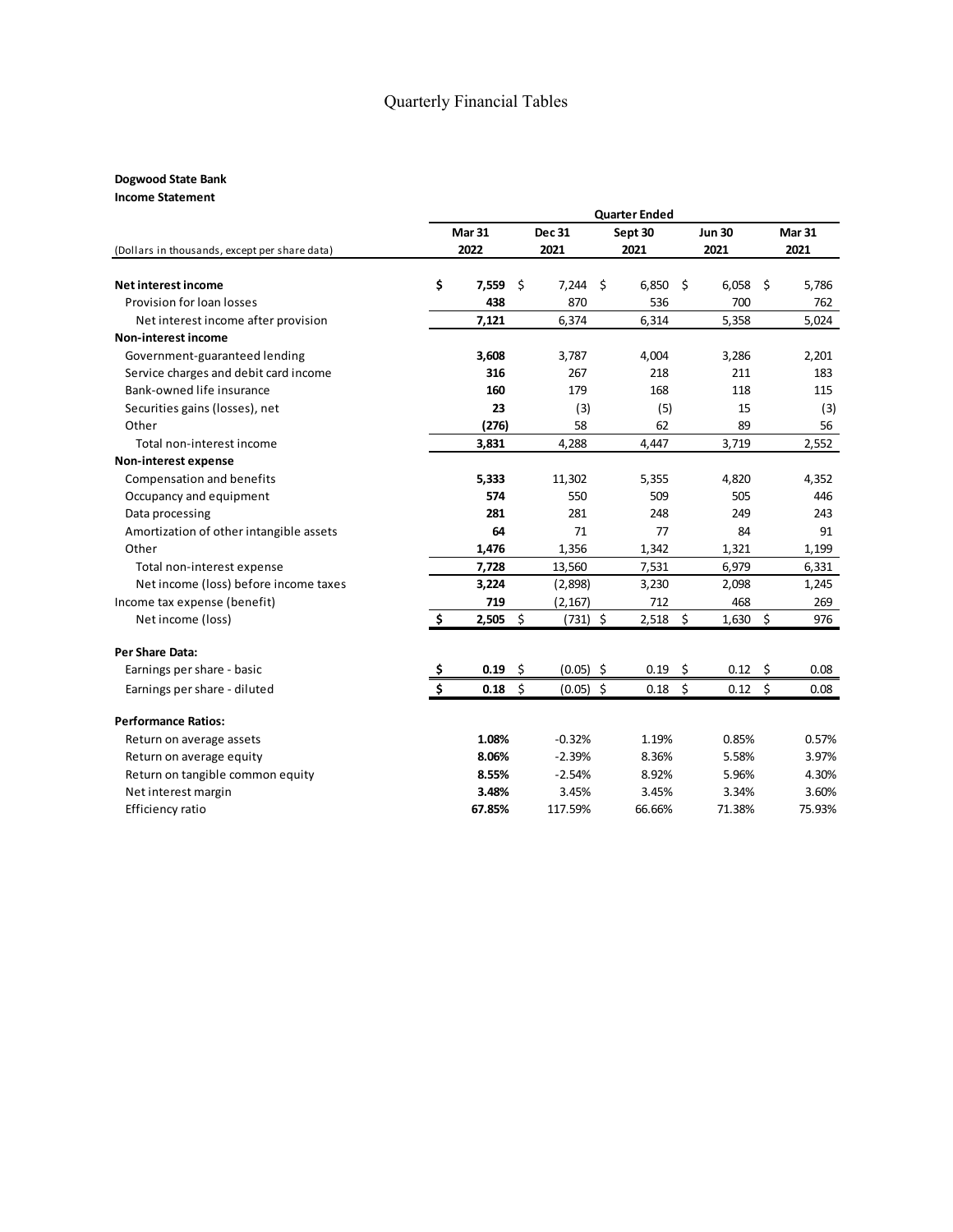#### **Dogwood State Bank**

**Balance Sheet**

|                                                                 | <b>Ending Balance as of</b> |                  |        |              |         |                  |                |                  |    |               |
|-----------------------------------------------------------------|-----------------------------|------------------|--------|--------------|---------|------------------|----------------|------------------|----|---------------|
|                                                                 |                             | <b>Mar 31</b>    | Dec 31 |              | Sept 30 |                  | <b>Jun 30</b>  |                  |    | <b>Mar 31</b> |
| (Dollars in thousands, except per share data)                   |                             | 2022             |        | 2021         |         | 2021             |                | 2021             |    | 2021          |
| Assets                                                          |                             |                  |        |              |         |                  |                |                  |    |               |
| Cash and due from banks                                         | \$                          | $1,831 \quad$ \$ |        | $2,705$ \$   |         | $1,835$ \$       |                | $2,005$ \$       |    | 2,018         |
| Interest-earning deposits with banks                            |                             | 65,149           |        | 92,402       |         | 111,651          |                | 90,302           |    | 33,173        |
| Investment securities                                           |                             | 114,246          |        | 111,513      |         | 98,970           |                | 73,038           |    | 62,961        |
| Loans held for sale                                             |                             | 11,043           |        | 9,331        |         | 16,987           |                | 2,851            |    | 6,412         |
| PPP loans                                                       |                             | 31,598           |        | 61,327       |         | 89,010           |                | 120,447          |    | 163,469       |
| Loans, excluding PPP loans                                      |                             | 693,632          |        | 591,679      |         | 511,963          |                | 474,945          |    | 436,192       |
| Less allowance for loan losses                                  |                             | (7,062)          |        | (6, 625)     |         | (5, 871)         |                | (5, 335)         |    | (4, 749)      |
| Loans, net                                                      |                             | 686,570          |        | 585,054      |         | 506,092          |                | 469,610          |    | 431,443       |
| Bank-owned life insurance                                       |                             | 26,171           |        | 26,268       |         | 26,307           |                | 18,639           |    | 15,023        |
| Premises and equipment, net                                     |                             | 16,162           |        | 16,360       |         | 14,652           |                | 15,509           |    | 15,711        |
| Servicing assets                                                |                             | 2,943            |        | 2,390        |         | 1,791            |                | 1,417            |    | 807           |
| Goodwill                                                        |                             | 7,016            |        | 7,016        |         | 7,016            |                | 7,016            |    | 7,016         |
| Other intangible assets, net                                    |                             | 279              |        | 343          |         | 414              |                | 491              |    | 575           |
| Other assets                                                    |                             | 11,315           |        | 10,380       |         | 6,549            |                | 6,609            |    | 7,286         |
| <b>Total assets</b>                                             | \$.                         | 974,323          | \$.    | 925,089      | \$      | 881,274          | -\$            | 807,934          | \$ | 745,894       |
| Liabilities and Shareholders' Equity                            |                             |                  |        |              |         |                  |                |                  |    |               |
| Deposits:                                                       |                             |                  |        |              |         |                  |                |                  |    |               |
| Noninterest-bearing                                             | \$                          | 276,270 \$       |        | $236,162$ \$ |         | 226,463 \$       |                | 217,839          | \$ | 212,202       |
| Interest-bearing                                                |                             | 553,182          |        | 551,551      |         | 516,348          |                | 449,501          |    | 373,535       |
| Total deposits                                                  |                             | 829,452          |        | 787,713      |         | 742,811          |                | 667,340          |    | 585,737       |
| FHLB advances                                                   |                             |                  |        | 4,000        |         | 4,000            |                | 10,000           |    | 10,000        |
| <b>PPPLF</b> borrowings                                         |                             |                  |        |              |         | $\blacksquare$   |                |                  |    | 22,036        |
|                                                                 |                             | 8,549            |        |              |         | 6,845            |                | 6,967            |    | 7,086         |
| Lease obligations<br>Other liabilities                          |                             |                  |        | 8,584        |         |                  |                |                  |    |               |
|                                                                 |                             | 5,378            |        | 5,835        |         | 6,631            |                | 5,443            |    | 5,059         |
| <b>Total liabilities</b>                                        |                             | 843,379          |        | 806,132      |         | 760,287          |                | 689,750          |    | 629,918       |
| Total shareholders' equity                                      |                             | 130,944          |        | 118,957      |         | 120,987          |                | 118,184          |    | 115,976       |
| Total liabilities and shareholders' equity                      | \$                          | 974,323          | \$     | 925,089      | \$      | 881,274          | \$             | 807,934          | \$ | 745,894       |
|                                                                 |                             |                  |        |              |         |                  |                |                  |    |               |
| <b>Per Share Information:</b>                                   |                             |                  |        |              |         |                  |                |                  |    |               |
| Shares outstanding                                              |                             | 13,796,916       |        | 13,122,600   |         | 13,461,385       |                | 13,441,385       |    | 13,441,385    |
| Book value per share                                            | \$                          | 9.49             | \$     | 9.07         | \$      | 8.99             | -\$            | 8.79             | \$ | 8.63          |
| Tangible book value per share (non-GAAP)                        | \$                          | 8.96             | \$     | 8.50         | \$      | 8.44             | - \$           | 8.23             | \$ | 8.06          |
|                                                                 |                             |                  |        |              |         |                  |                |                  |    |               |
| <b>Capital Ratios:</b>                                          |                             |                  |        |              |         |                  |                |                  |    |               |
| Equity to assets                                                |                             | 13.44%           |        | 12.86%       |         | 13.73%           |                | 14.63%           |    | 15.55%        |
| Tangible common equity to tangible assets (non-GAAP)            |                             | 12.79%           |        | 12.16%       |         | 13.00%           |                | 13.83%           |    | 14.68%        |
| Tier 1 leverage                                                 |                             | 13.38%           |        | 12.39%       |         | 13.50%           |                | 14.57%           |    | 16.97%        |
| Common equity Tier 1 capital                                    |                             | 16.38%           |        | 16.68%       |         | 19.56%           |                | 21.05%           |    | 22.56%        |
| Tier 1 capital                                                  |                             | 16.38%           |        | 16.68%       |         | 19.56%           |                | 21.05%           |    | 22.56%        |
| Total capital                                                   |                             | 17.33%           |        | 17.70%       |         | 20.60%           |                | 22.09%           |    | 23.57%        |
| <b>Asset Quality:</b>                                           |                             |                  |        |              |         |                  |                |                  |    |               |
|                                                                 | \$                          | 555              | - \$   | 565          | \$      | 707              | -\$            | 743              | \$ |               |
| Non-accrual loans                                               |                             |                  |        |              |         |                  |                |                  |    | 413           |
| Loans 90 days or more past due and accruing                     |                             | 299              |        | 60           |         | 26               |                | 26               |    | 29            |
| Other real estate owned                                         |                             |                  |        |              |         |                  |                |                  |    |               |
| Total nonperforming assets                                      | \$                          | 854              | \$     | 625          | \$      | 733              | $\ddot{\zeta}$ | 769              | \$ | 442           |
| Nonperforming loans to total loans                              |                             | 0.12%            |        | 0.10%        |         | 0.12%            |                | 0.13%            |    | 0.07%         |
| Nonperforming assets to total assets                            |                             | 0.09%            |        | 0.07%        |         | 0.08%            |                | 0.10%            |    | 0.06%         |
| Nonperforming assets to total loans and other real estate owned |                             | 0.12%            |        | 0.11%        |         | 0.14%            |                | 0.16%            |    | 0.10%         |
| Allowance for loan losses to loans, excluding PPP loans         |                             | 1.02%            |        | 1.12%        |         |                  |                |                  |    | 1.09%         |
| Allowance for loan losses to nonperforming loans                |                             | 826.93%          |        | 1060.00%     |         | 1.15%<br>800.95% |                | 1.12%<br>693.76% |    | 1074.43%      |
|                                                                 |                             |                  |        |              |         |                  |                |                  |    |               |